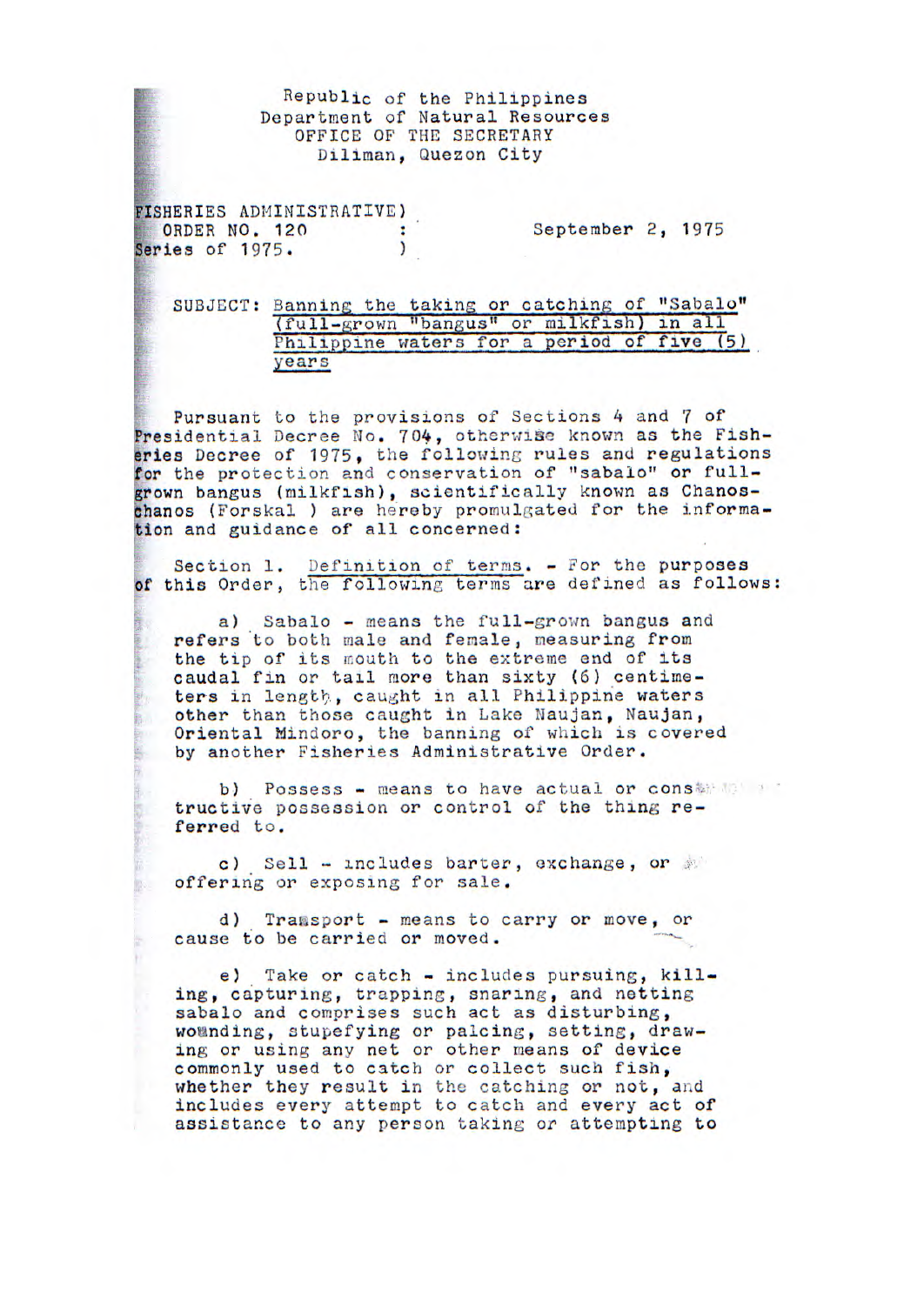take or *collect such fish:* Provided, That whenever taking is authorized by law, it refers to taking by lawful means or in a lawful manner.

f) Philippine waters - include all bodies of water within the Philippine territory, such as rivers, streams, creeks, brooks, ponds, swamps, lagoons, gulfs, bays and seas and other bodies of water now existing, or which may hereafter exist in the provinces, cities, municipalities, municipal district, and barrios; and the sea or fresh water around, between and connecting each of the islands of the Philippine Archipelago irrespective of its depth, breadth, length and dimension, and all other waters belonging to the *Philippines* by historic or legal title, including the territorial sea, the seabed, the insular shelves and other sub-marine areas over which the Philippines has sovereignty or jurisdiction.

 $g$ ) Person - includes a juridical entity such as an association, partnership, cooperative, or corporation.

Section 2. Ban on the taking or catching of "sabalo". *It shall be unlawful* for a period of five (5) years from the date of the effectivity of this Order for any person to take or catch in all Philippine waters "sabalo" measuring more than sixty (60) centimeters in length from the tip of its mouth to the extreme end of its caudal fir or to sell, purchase, **possess, or transport**  such"sabalo", whether *live* or dead: Provided, That the Secretary of Natural Resources may issue a special permit to qualified person to take or catch "sabalo" for scientific, research, or educational purposes, only and subject to such conditions as the Secretary may impose: Provided, Further, That any such person using "sabalo" for a purpose other than that for which the special permit is issued shall be subject to the penalty hereinafter provided.

Section 3. Penalty. - Any violation of this Order shall subject the offender to a fine of from five hundred pesos (P500.00) to five thousand pesos (P5,000.00) or an imprisonment from six (6) months to four (4) years, or both such fine and imprisonment in the discretion of the Court: Provided. That the Director of Fisheries an Provided, That the Director of Fisheries and Aquatic Resources is hereby empowered to impose upon the offender an administrative fine of not more than five thousand pesos (#5,000.00), or to cancel his permit or license, or to impose such fine and to cancel his permit or license.